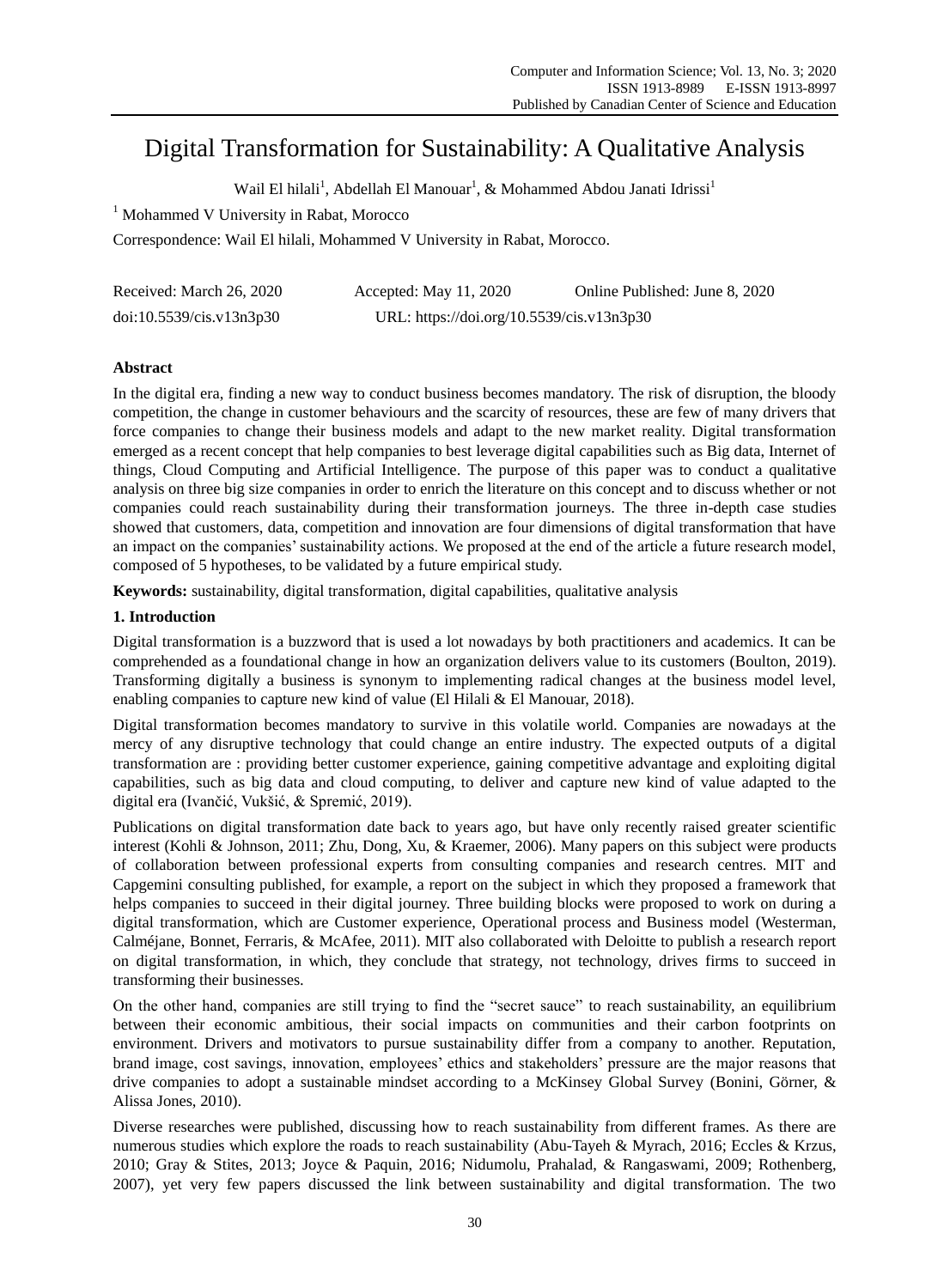concepts require fundamental changes at the business model level. Thus, exploring the relationship between the two concepts could be a promising road to explore. Our research aims to enrich the literature on both the digital transformation and sustainability concepts by addressing the identified gap and achieving the two following research objectives:

- To conduct a holistic and comprehensive investigation of all aspects of digital transformation and their impacts on the three pillars of sustainability, which are economy, society and environment.
- To propose empirically grounded directions for developing a framework to guide firms to reach sustainability in their digital transformation journey.

To achieve these objectives, a qualitative research was conducted on three companies, from three different industries, operating in Morocco. The results showed that customers, data, innovation and competition are major axes that these companies have worked on during their digital transformation. The three Companies succeeded to increase their financial numbers and their social footprints while reducing their negative externalities on environment.

This article is structured as follows. After the introduction, we describe our methodology. We present after our three case studies. Next, we discuss our findings and we argue how companies could reach sustainability by working on four dimensions identified during our in-depth interviews. Finally, we offer concluding remarks and identify future research directions for an empirical study.

# **2. Methodology**

We adopted a qualitative approach by conducting three case studies to look for any potential relationship between digital transformation and sustainability. The case study represents a widely employed qualitative method to carry out research in management disciplines. It is often used as the explorative part of a quantitative survey [\(Damgaard, 2001\)](#page-7-3). It is the preferred strategy when "how" or "why" questions are being posed and when the focus is on a contemporary phenomenon in some real-life context [\(Yin, 2003\)](#page-9-3).

Case studies have in fact the merit of enabling theory building and development more than quantitative research approaches in the field of management [\(Tsang, 2014\)](#page-9-4). They are also capable to explain complex connections between phenomena and their context [\(Dubois & Gadde, 2002\)](#page-8-7). Furthermore, case studies offer the possibility of collecting and analysing different form of data, allowing a more in depth understanding of the analysed subject [\(McCutcheon & Meredith, 1993\)](#page-8-8).

Case selection

This research was conducted on three big size companies from three different industries, operating in Morocco. The three companies are mature enough and experienced doing work the old-fashioned way before digitally transforming their businesses. The country context is an emergent economy where digital capabilities are not fully exploited.

For confidentiality and privacy reasons, alias names will be used in this article. The first company, named Firm 1, is a telecom operator with more than 8000 employees. Digital transformation is a huge focus for the telecom industry due to the gradual decline in revenue from traditional services and the change in customers habits. Thus, the industry needs to transform by improving efficiency and capturing new value [\(Maidment, 2016\)](#page-8-9). The second case company, named Firm 2, operates in the mining/fertilizing industry and employs more than 20000 employees. The mining industry is a volatile and challenging market that needs a digital shift. Mining companies are embracing digital tools and capabilities, such as cloud-enabled mobility, big data-powered analytics and IoT in order to shift their strategies, to adopt new business models and to change their operating models [\(Long, 2019\)](#page-8-10). Case 3, which will be named Firm 3, is a classic bank. Banks around the world have already realized how investing in digital technologies could attract new customers and increase both their loyalty and satisfaction [\(Cortet, Rijks, & Nijland, 2016\)](#page-7-4).Table 1 presents an overview on the three chosen companies: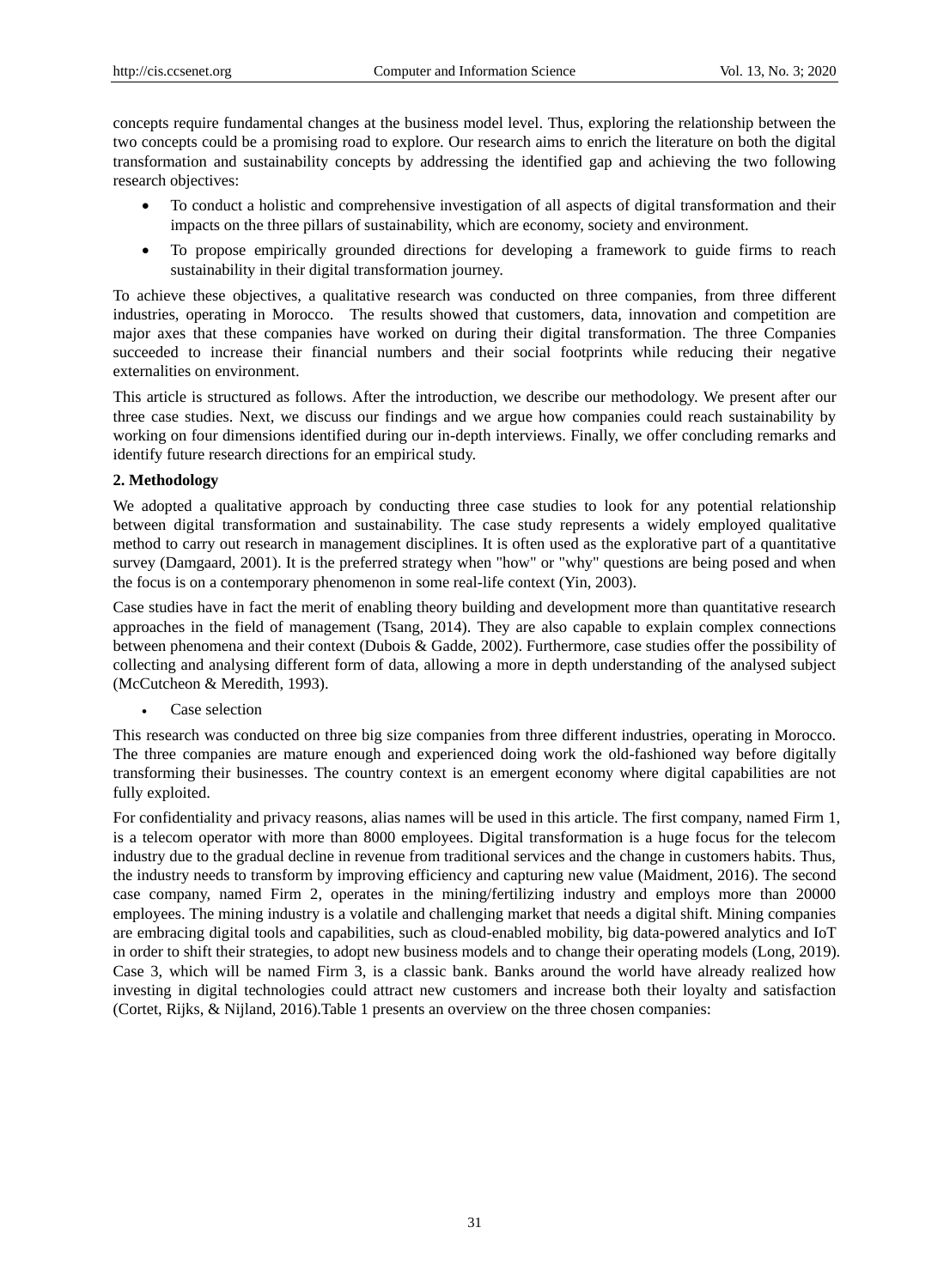|                              | Firm 1             | Firm 2             | Firm 3         |
|------------------------------|--------------------|--------------------|----------------|
| Industry                     | Telecommunications | Mining/fertilizers | <b>Banking</b> |
| Number of employees          | 8000               | 20000              | 7700           |
| Revenue in 2018              | \$3.4 billion      | \$5 billion        | \$1.7 billion  |
| Net income in 2018           | \$724 million      | \$386 million      | \$370 million  |
| Year of foundation           | 1998               | 1920               | 1961           |
| Year of starting DT          | 2017               | 2016               | 2016           |
| Formal role of Chief digital | No.                | Yes                | No             |
| officer                      |                    |                    |                |

#### Table 1. The companies' overview

## **3. Findings**

During our analysis, we noticed that the three companies have adopted three different roads to transform digitally their businesses. Firm 1 has focused on the customer experience. They sought the help of a well-known consulting group in order to identify the changes they need to implement. The work was overseen by the strategic watch management. Firm 2 saw the digital transformation a way to leverage technology to improve operational processes. They created a digital lab as a joint venture with IBM in order to provide the firm with various services in their digital transformation journey. Firm 3 also focused on customer experience. They created a "digital business unit", working as a startup, in order to experiment and develop innovative solutions.

The multiple case study approach has helped us to identify four dimensions of digital transformation that have an impact on the companies' sustainability actions. These dimensions are: customer, data, competition and innovation.

#### *3.1 Customers*

#### 3.1.1 Firm 1

Firm 1 has seen the digital transformation as an opportunity to shift from a product-centric to a customer-centric company. Improving customer experience was the ultimate goal to reach. Customers are stopped being considered as a market to segment but as a dynamic network instead. This dynamic network could shine or harm the brand image as any negative experience could go viral through social networks [\(Rogers, 2016\)](#page-8-11).

In order to improve the customer experience, the telco bet on many actions. First, Firm 1 invested in a selfcare solution in order to give the possibility to customers to enable/disable new services without need of going to any salespoint. The selfcare solution is accessible through both a mobile application and an online website. Firm 1 also limited cash payment and deployed multiple self-service payment terminals (in addition to online payments channels) to reduce the waiting time.

To take it to a higher level, the company decided to invest in an adjust business, which is the online banking. Firm1 is convinced that the most important asset that a telco could own is its customers data. Succeeding in managing sensitive customers data (related to call detail records) could be a competitive advantage to use in order to convince customers to have a bank account with the telco. Firm 1 also invested heavily in mobile payment, allowing consumers to pay conveniently through a phone.

Firm 1 also started thinking of customers as content creators. Through their social media official pages, the telecom operator is constantly in touch with its customers to brainstorm ideas about new offers and new services to market.

Last but not least, the operator is also following the trend by thinking platforms in its transformation journey. In fact, Firm 1 is thinking to launch a C2C solution through which customers could share unconsumed data buckets and airtime credits. This platform will allow customers who have accumulated and unused airtime credits or data buckets to be lent for money. This will give birth to a win-win situation and created a shared value [\(Porter &](#page-8-12)  [Kramer, 2019\)](#page-8-12) where both customers and the Telco are capturing value.

#### 3.1.2 Firm 2

The mining company saw digital transformation as a way to blur the traditional way customers are considered in the mining/fertilisers industry. Customers and farmers are willing to profit from the advance of technology in order to better anticipate disasters, vagaries of the weather, and to follow and display market data in real-time basis (sales, prices, volumes…).

In order to do that, and to think out of the box, the mining firm decided to launch a challenge to local startups in order to improve the customer experience. The challenge concerned three axes which are: Supply chain to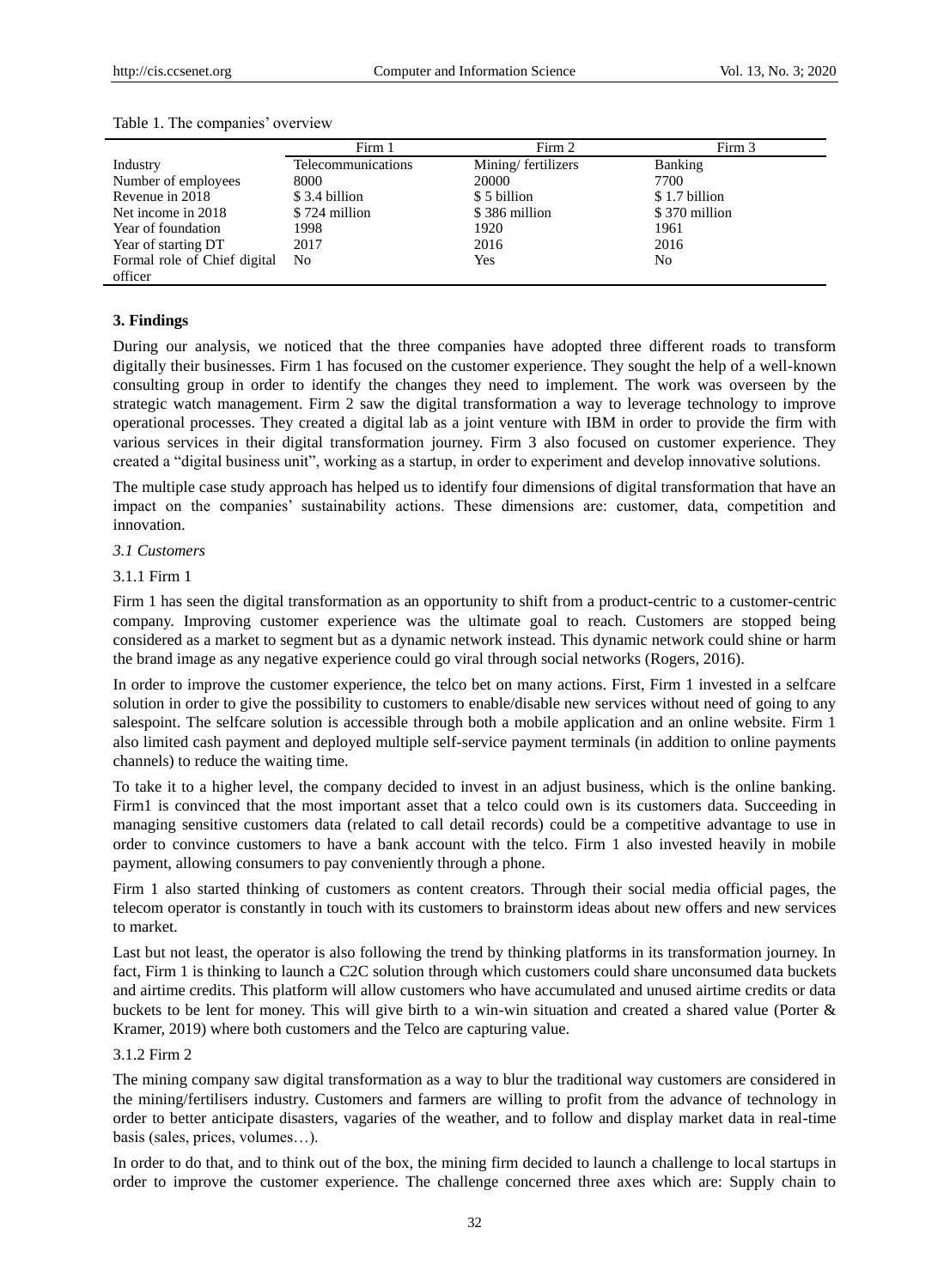improve performance, redefinition of the customer relationship, and the boost of talent management.

Furthermore, and to help the African farmers to improve their daily activities, Firm 2 has given them a digital access to valuable information about the weather, farming inputs and commodities. The company has put also in the hand of farmers an e-market solution that enables them to market their product and services.

#### 3.1.3 Firm 3

Firm 3, the traditional bank, saw the digital transformation as an imperative way to avoid disruption. Digital disruption is occurring at every level in the banking industry. incumbent banks have become increasingly vulnerable with the raise of FinTech startups nowadays [\(Accenture, 2019\)](#page-7-5).

In this context, Firm 3 worked very hard to reshape its customer experience. Today, all transactions (opening an account, applying for credit ...) are done online through a selfcare solution.

Our bank bet also on mobile banking apps to follow the customer behaviour shift. According to [\(GASCOIGNE,](#page-8-13)  [2018\)](#page-8-13), customers' activity on banking apps has rocketed by 354 per cent in the past five years. The bank also invested in a mobile payment solution that allow sending money from mobile to mobile free of charge, in seconds and safely. The solution allows also to perform different payment operations and to follow up current transactions on the electronic wallet. Firm 3 saw this solution as a new brick in the bank digital offer in order to make the basic banking options accessible to as many of their customers as possible.

For firm 3, the digital transformation was mandatory in order to reduce churn and increase loyalty. With low switching costs and low barriers to entry concerning FinTech startups, banks in general saw themselves at the mercy of any disruptive technology that can disturb the entire industry. Focusing on customers was the ultimate way to stay competitive according to the questioned manager. This focus is reflected through optimizing the customer experience and enhancing customer services from thinking cross-channel and multichannel to omnichannel.

# *3.2 Data*

3.2.1 Firm 1

The telecom operator is convinced that data is a key element to increase both its financial numbers and its social footprints and to reduce its negative environmental externalities.

The company invested heavily on a Hadoop and MapReduce based solution, through which, terabytes of traffic data are parsed in a daily basis to extract valuable information. Big data analytics offered the telecom operator a real opportunity to capture a more comprehensive view of their operations and customers. Near real time data analysis is conducted in order to derive phone usage patterns and to detect suspicious call behaviours. Reconciling data between multiple platforms and databases has been advanced and has become a task of few hours thanks to big data capabilities.

The operator is also using internet of things (IoT) for improving operational efficiency. As a remote cell tower site includes auxiliary equipment besides the main telecommunication equipment, Firm 1 is using sensors to monitor power generators, air conditioning and other passive infrastructures. Predicting their failure in advance is an essential ingredient of remote management for Firm 1. Sensors are also used by the Telco to monitor its carbon foot print.

Furthermore, Firm1 is convinced that social networks are goldmines to exploit as there are a lot of key insights to extract from the internet. This is why the operator invested in a sentiment analysis solution based also on Hadoop to leverage content from forums, blogs, and other social media resources to develop a sense of what people need and expect, and how they're reacting to the firm's commercial offers.

The Telco saw it also an opportunity to adopt a shared value mind set [\(Porter & Kramer, 2019\)](#page-8-12). Using big data capabilities, Firm 1 succeeded in listing the most important educational content that students access and decided to make it free of charge. By doing that, not only the telco is shining its brand image, but it is making future loyal customers as well.

# 3.2.2 Firm 2

Data is used by Firm 2 to fuel and feed machine learning algorithms that is helping the company to achieve strategic business insights. First, the company has put in place a big data solution that predicts the heavy demand of fertilisers in Africa. The solution is combining historical data with satellite imagery and weather forecast in order to anticipate, foresee and get well-prepared for any future growth in consumption. "Thanks to this solution, we are able to anticipate any changes in the market to serve our customers in the best possible manner" indicate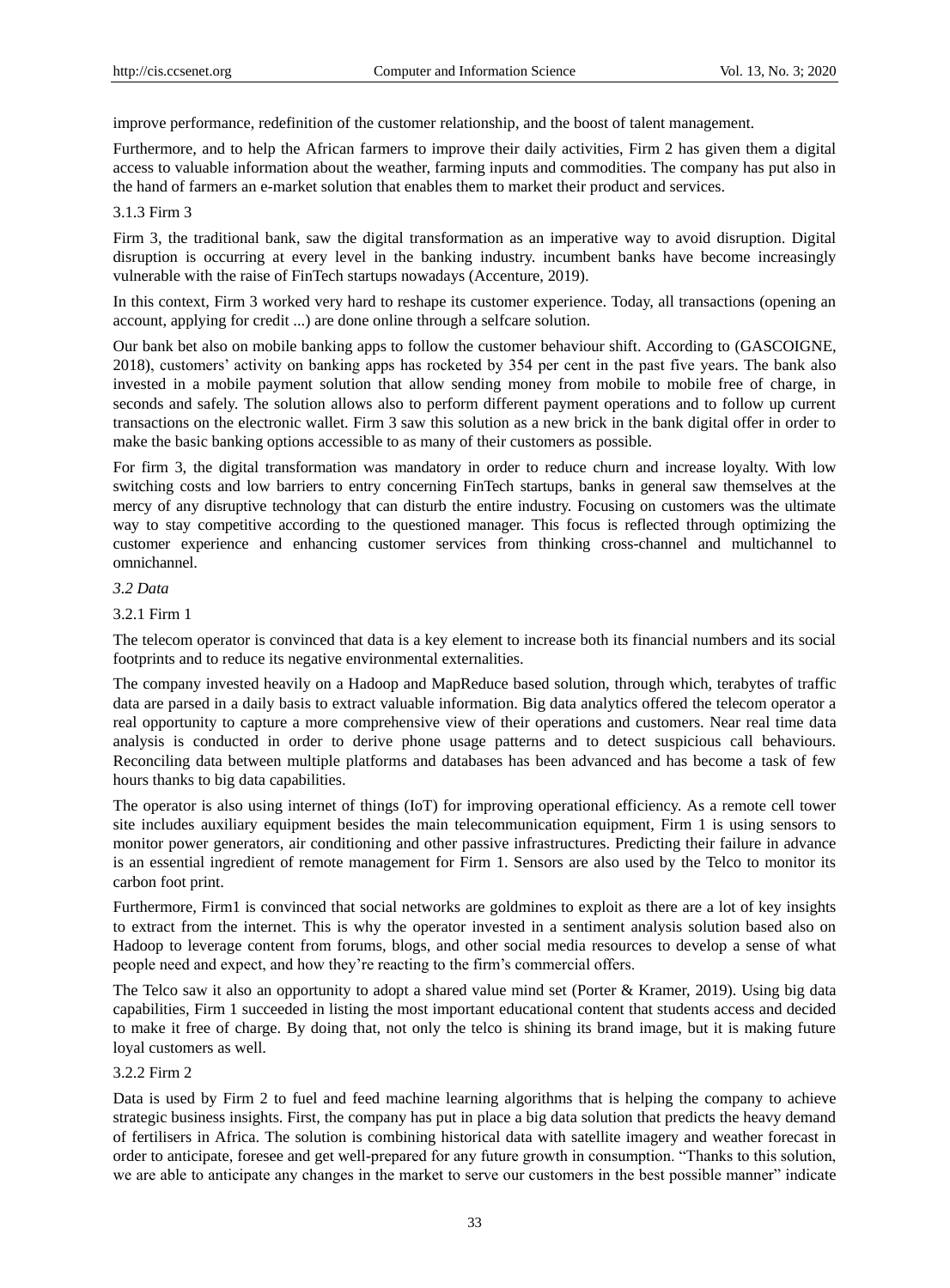the managers of Firm 2.

On the other hand, Defects can occur in machines during their operations, causing delays, additional cost for the company and other negative effects. This is why, Firm 2, shifted from classic condition-based maintenance to predictive maintenance.

Predictive maintenance, which is one of the main digital enablers of industry 4.0 [\(Ntalaperas, Vergeti, Apostolou,](#page-8-14)  [& Boursinos, 2019\)](#page-8-14), has been implemented using the collected data from sensors used by firm 2. The goal of predictive maintenance is to predict at the time "t", using the data up to that time, whether the equipment will fail in the near future [\(Alwis, 2017\)](#page-7-6). Firm 2 is using static and historical data, combined with real time events as inputs for regression models to predict remaining useful lifetime. By doing that, the company not only has reduced their maintenance costs, but it has also reduced its carbon footprint and its negative externalities regarding the environment.

#### 3.2.3 Firm 3

Firm 3 also seized the opportunity of digital transformation to invest in artificial intelligence (AI) and machine learning, changing by that the banking experience for the better. Fraud prevention has been enhanced by our bank, fully exploiting by that, the huge possibilities that data offer. Spending patterns, location, and customer behaviour, all these elements are analysed, on a real-time basis, in order to detect potential anomalies and suspicious behaviours. Thanks to big data and machine learning algorithms, Firm 3 can catch and detect attempted fraud in real-time instead of waiting for it to happen and taking steps to rectify the situation.

Loan processing become also more efficient thanks to AI and machine learning algorithms. In fact, Firm 3 used the vast amount of its customer historical data to train its machines to learn from mistakes and improve itself continually. Firm 3 is now able to determine which customer is more credit-worthy and which applicant is high default risk. The result is a faster, more accurate system that answer customers' needs.

Same as Firm 1, Our bank is using a sentiment analysis solution to read through social media posts about the company from customers. The solution is able to identify if the overall sentiment is positive, negative or neutral. By understanding how customers are commenting on the bank, Firm 3 can understand how to improve their customer acquisition and customer experiences.

# *3.3 Competition*

# 3.3.1 Firm 1

The telecom operator is aware that customers in the digital era are becoming more sensitive to sustainability issues [\(Joshi & Rahman, 2015\)](#page-8-15). Firm 1 is leveraging big data and analytics in order to stay in tune with the market regarding competition and its rivals' social moves for the community. The company succeeded in building a competitive intelligent information repository, fuelled by data gathered from forums, blogs, social media texts. As the questioned manager affirmed "the idea is not to copy our competitors but to think of smarter ways to reach the audience we are all targeting ". An example of this is the reaction of the telco to a competitive offer that targeted students. In fact, a competitor has launched a very attractive offer that proposes computers at 100\$ in condition to get a 4G subscription. The offer went viral and was a huge success. Firm 1 learned that students are potential customers and there is a real opportunity to implement a razor and blades business model. Our operator decided after to inspire from its competitor's experience and to market bundled low-cost tablets and 4G subscriptions at very attractive prices. By doing that, not only the telco has captured a new value, but it has participated in promoting education in Morocco.

# 3.3.2 Firm 2

For long years, Firm 2 has been the kingdom monopoly regarding mining and phosphate derivatives such as fertilisers. Since the company is considered as one of the key players in the international market, its digital transformation comes at first hand to increase its operational efficiency as the rivalry insides the industry is so fierce.

To distinguish itself from the competition, Firm 2 put the farmers at the centre of its digital strategy. The company decided to put its data and analytics at the farmers disposal. By doing that, Firm 2 is creating a shared value [\(Porter & Kramer, 2019\)](#page-8-12). The farmers will beneficiate from the advanced technology that Firm 2 invested in, whereas the company is shining its brand image as a firm that gives priority to the prosperity and the wellbeing of low-income families.

#### 3.3.3 Firm 3

Firm 3 has understood that to outdo the competition, the company need to distinguish itself and to think out of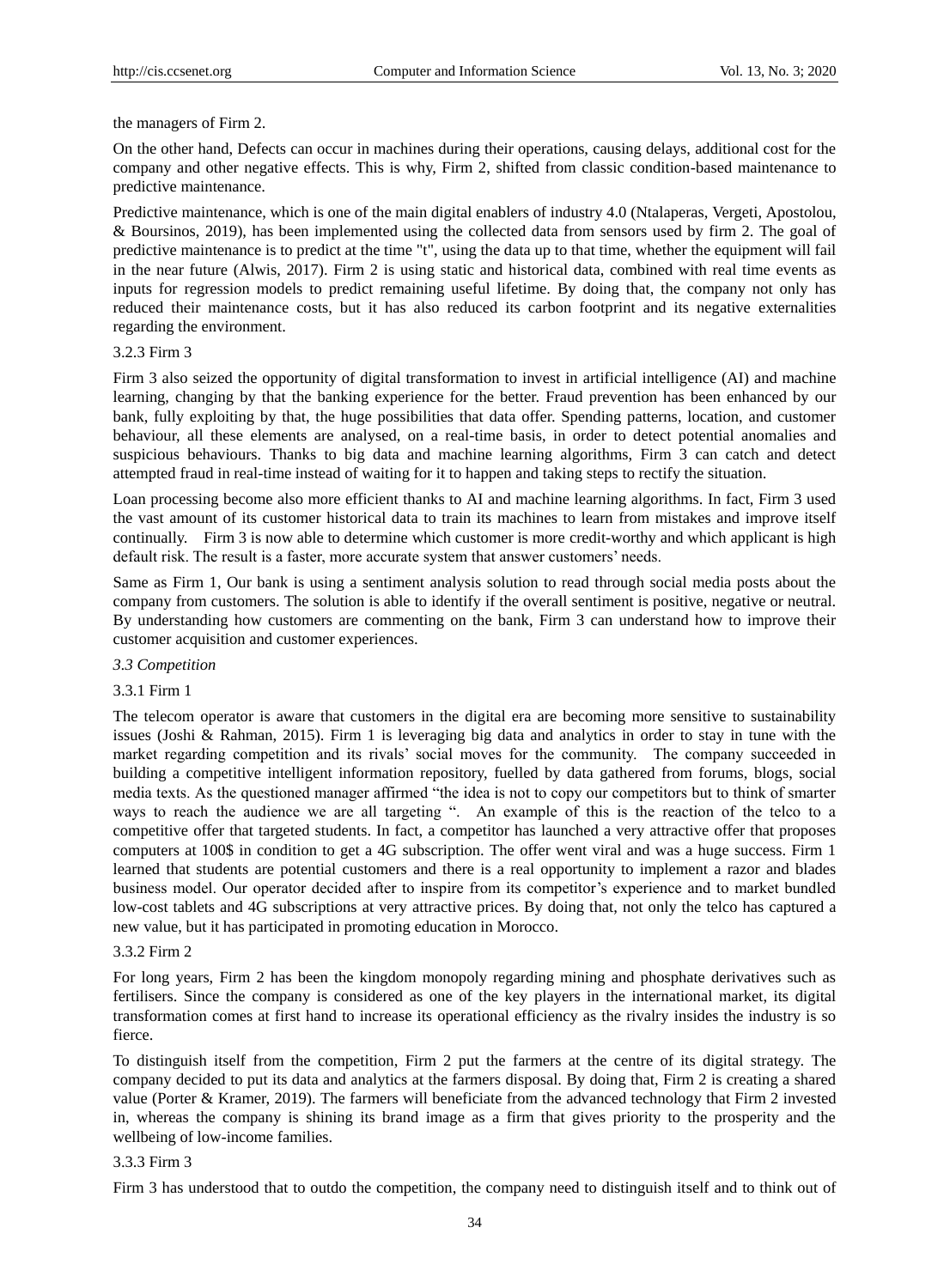the box. One of the main decisions taken was to adopt an integrated reporting in which the company decided to put its social and environmental actions in its annual report [\(De Villiers, Unerman, & Rinaldi, 2014\)](#page-8-16). According to the questioned manager, the goal was to show to all the stakeholders that the bank's social and environmental actions fit with the overall digital strategy the company crafted.

The report of 2018 for example highlighted how the bank has increased the capacity of its data centres to support the digital transition. The company seized this opportunity and invested also in the optimization of these data centres, especially the cooling system by using smart sensors, in order to offset its growing environmental impact. Including this information in the integrated report was important for the bank to show to the stakeholders how concerned the company is regarding sustainable development issues.

## *3.4 Innovation*

# 3.4.1 Firm 1

As a part of its digital transformation process, Firm 1 has also launched an open innovation program called "Telecom challenge". The objective of the company is to identify Moroccan, African and international innovative startups to co-develop with them digital innovative solutions that solve strategic and operational issues for the company.

Open innovation is a recent paradigm which assumes that firms can and should use external ideas as well as internal ideas, and internal as well as external paths to market, in order to innovate [\(Bogers, Chesbrough, &](#page-7-7)  [Moedas, 2018\)](#page-7-7). The managers inside firm 1 recognized that research is no more sufficient to maintain the competitive advantage, conversely new and specific know-how and skills are required. Firm 1 seized the opportunity of digital transformation in order to redefine the process of research and development inside the company. They believe that this is the way to distinguish themselves from the competition and the start of a blue ocean strategy that will help the company to increase more its financial numbers.

#### 3.4.2 Firm 2

Firm 2 saw its digital transformation journey an opportunity to change the traditional way, things were done. The mangers inside the company knew that, to remain competitive in the fertilizing industry, they need to be kept updated regarding cutting-edge technologies and latest innovative approaches. Thus, Firm 2 decided to work hand in hand with the academic word by collaborating with research labs. According to the questioned manager, Firm 2 has more than 270 research programs with Moroccan universities and worldwide. These partnerships are also intended to boost the national knowledge ecosystem.

The company also opened an atypical and very selective school to help the firm to hire the most talented young people in Morocco. The idea was to give a second chance to people with IT skills in AI, data and programming fields that failed in their academic journey, to be hired by the company. The school is "completely free of charge, open and accessible to anyone between the ages of 18 and 30. No need for an IT degree, or of having undergone extensive IT training. The only criteria for admission is "CREATIVITY", said a senior manager of Firm 2. Investing in such a program gave birth to a shared value and increased the social footprint of the company regarding society.

# 3.4.3 Firm 3

Our bank followed also Firm 1. Knowing that the future of the banking ecosystem will look much different than today and will extend well beyond financial services, Firm 3 decided to launch an innovative program called "Fintech challenge". The idea is to identify promising national and African startups and make them partners of the bank. More specifically, the company tries to offer the start-ups a mutually beneficial partnership based on the co-construction and deployment of innovative solutions, in response to authentic business issues. By doing that, Firm 3 ensures the use of cutting-edge knowledge and helps, on the same time, the new startups to integrate themselves in the market.

Table 2 summarizes our findings regarding the impacts of actions during a digital transformation on sustainability. The acronyms EC, S and E stand, respectively, for Economy, Society and Environment.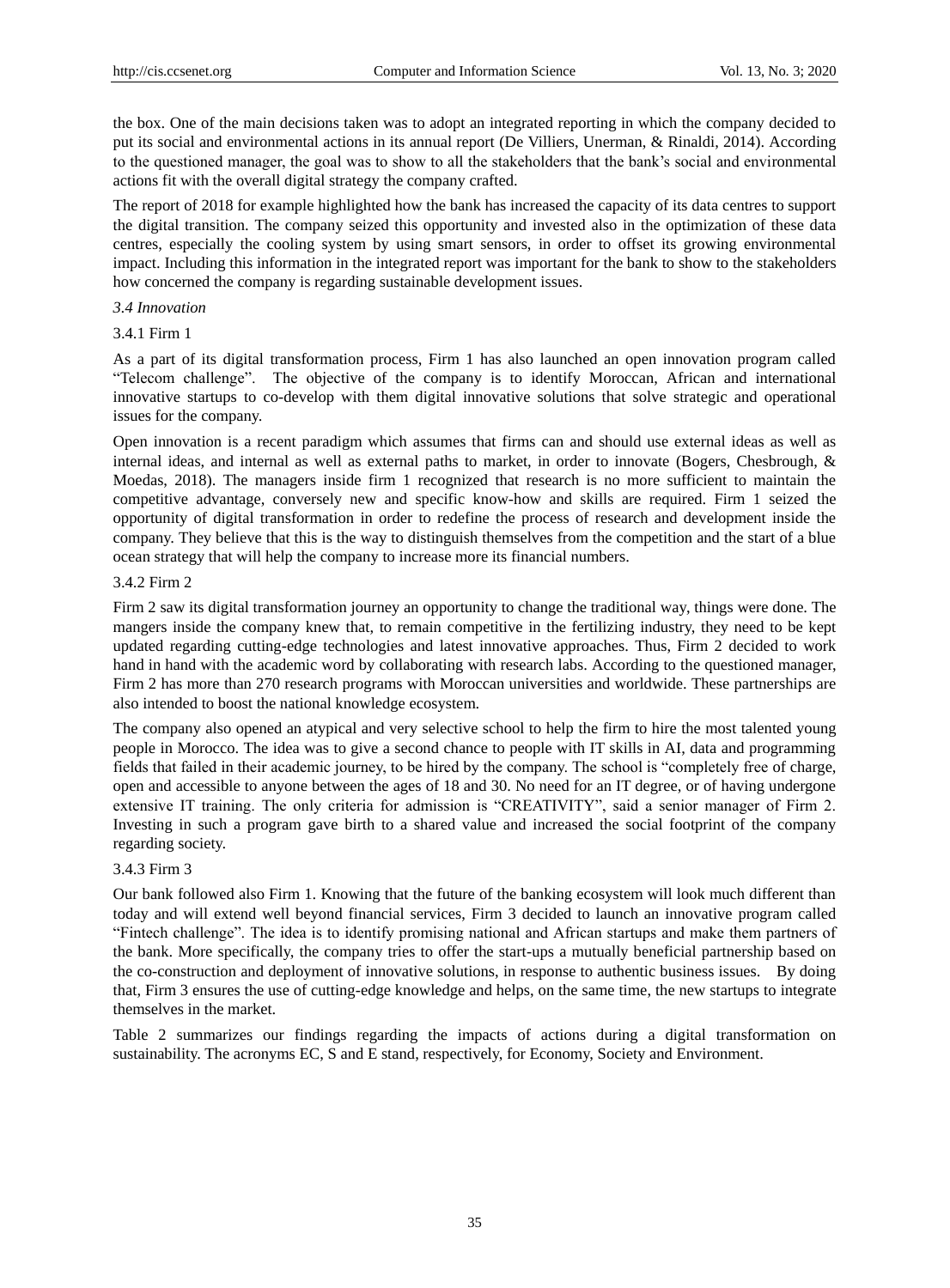|        | `ustomers |                              | <b>DATA</b> |        |     | Competition |    |     | Innovation |           |           |  |
|--------|-----------|------------------------------|-------------|--------|-----|-------------|----|-----|------------|-----------|-----------|--|
|        | EC        | ື                            |             | EC     | . . |             | EC | ມ   |            | гc<br>EА. | ື         |  |
| Firm 1 | $\ast$    | $\mathbf{A}$<br>$\mathbb{R}$ |             | ∗      | ∗   | Also        |    | ste |            | ste       | ste.<br>灬 |  |
| Firm 2 | $\ast$    | Also                         |             | $\ast$ |     |             | ∗  |     |            |           | ste.<br>ѫ |  |
| Firm 3 | ∗         |                              |             | ∗      | ∗   |             |    |     |            |           | ∗         |  |

Table 2. The impacts of the digital transformation on sustainability

#### **4. Discussion**

The four main drivers of the digital transformation identified from our research are customer, data, competition and innovation. The identification of these dimensions supports related works arguing that digital transformation is much more than using cutting-edge digital technologies [\(Kane, Palmer, Phillips, Kiron, & Buckley, 2015;](#page-8-17) [Kohnke, 2017\)](#page-8-18). The main output of a digital transformation is a suitable business model that helps companies to capture a new value adapted to the digital era [\(El Hilali & El Manouar, 2019\)](#page-8-19).

During their digital transformation journey, the three companies have followed different ways to transform their businesses. Multiple actions were done and impacted the three pillars of sustainability, which are Economy, Society and Environment.

First, rediscovering the customer experience has helped the three companies to increase their customers loyalty. Designing and providing more adequate solutions such as mobile and selfcare applications increased customers satisfaction and reduced significantly their churn. The three companies put the customers at the centre of their businesses, creating by that a true customer-centric culture. In case of Firm 1 and Firm 2, the value was created and captured for both sides through a knowledge sharing platform and a market place. These two actions have increased the social footprint of the companies.

Second, the three companies have succeeded in taking maximum advantage of data, the fuel of the digital era. In fact, not only the three companies have increased their financial numbers by improving their operational effectiveness and lowering their costs, but they also succeeded in decreasing their negative externalities. The three firms used data collected from sensors to monitor their equipments in order reduce their carbon footprints. In addition to that, Firm 1 and Firm 3 are using cutting-edge technologies to parse unstructured data and to conduct sentiment analysis in order to understand better what customers expect from them.

Third, and to distinguish themselves from the competition, the three firms invested in actions related to sustainability. Firm 1 was pushed by the competition to propose adequate offers at low prices to students. Firm 2 shared its knowledge with farmers to improve their wellbeing. Firm 3 adopted an integrated reporting in order to shine its brand image. Our findings are in line with previous studies which confirmed that competition is a key driver that push companies to invest in sustainability [\(Berns et al., 2009;](#page-7-8) [Bonini, Gorner, & Jones, 2010\)](#page-7-9).

Last but not least, the three companies saw innovation as a way to impact positively both their revenues and their social footprints. By partnering with the academic world and being business incubators for new and promising startups, the three companies are trying to leverage new technology and knowledge in order to stay ahead of competition. An added value is also captured by the society as the academic world and the new startups beneficiate from funding and necessary support.

To sum up, according to our qualitative analysis, the three companies conducted, in three different ways, a digital transformation. the actions done can be grouped around four primary axes: customer, data, competition and innovation. Working on these actions has increased the financial numbers of the three firms, their social footprints and lowered their environmental negative externalities. Thus, we propose a research model, based on five hypotheses, for a future empirical study that will prove empirically our findings:

Hypothesis 1: Customers in the digital Era have a positive influence on companies' commitments to sustainability

Hypothesis 2: Competition in the digital era has positive influence on companies' commitment to sustainability

Hypothesis 3: Data in the digital era enhance the relationship between companies and customers

Hypothesis 4: Data in the digital era enhance the companies' commitment to sustainability

Hypothesis 5: Innovation in the digital era is a key driver of companies' commitment to sustainability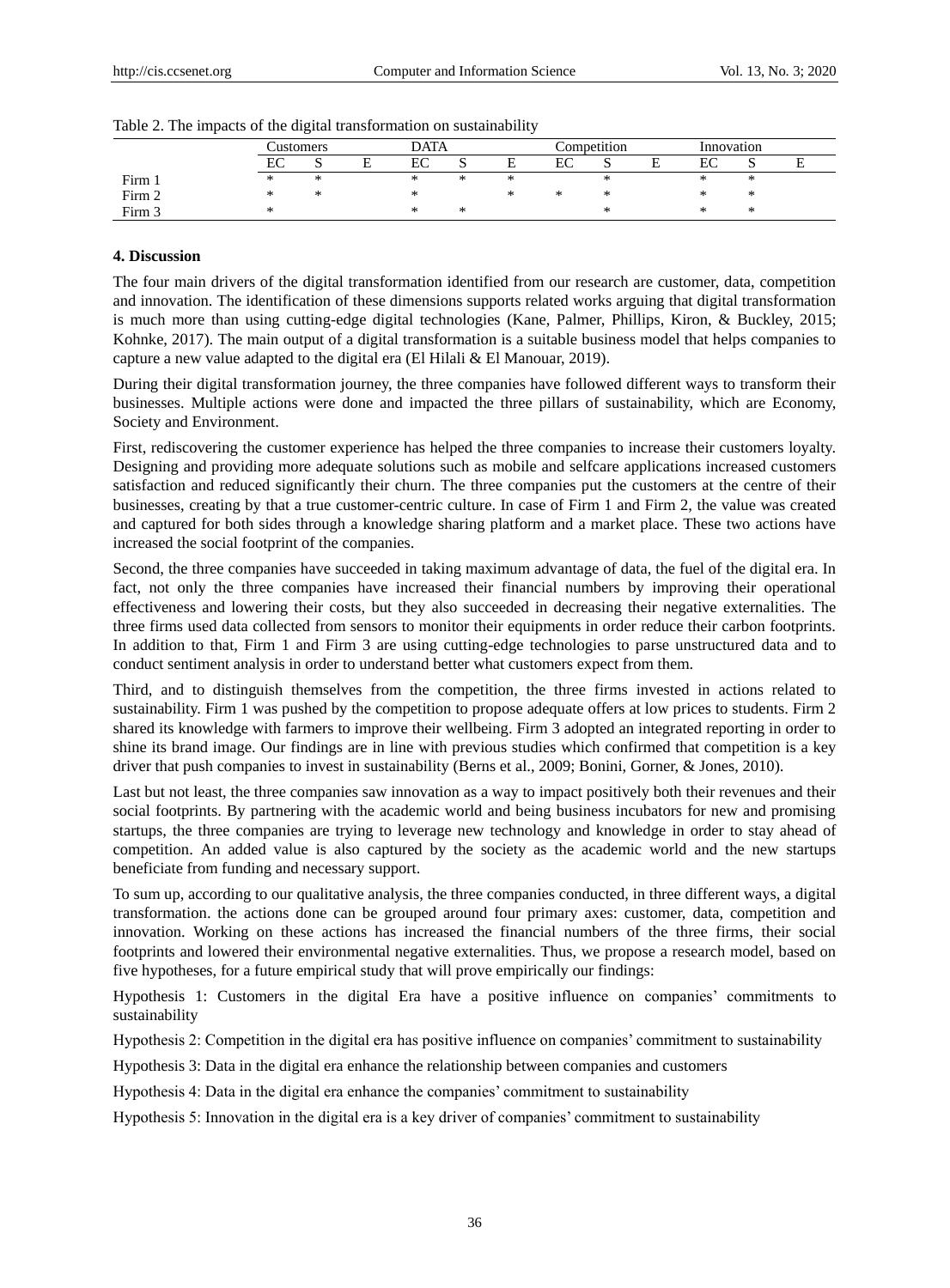

Figure 1. The proposed research model

## **5. Conclusion**

This paper represents a qualitative and an exploratory research on the relationship between digital transformation and sustainability. Three big size companies inside Morocco were chosen as case studies to analyse their digital transformation journeys and to investigate about, whether or not, these transformations have enhanced the commitment of these firms to sustainability. Our findings show that the three companies, have worked, in different manners, on four axes during their transformations, which are: customers, data, innovation and competition. These actions have enhanced their financial numbers and their social footprints, and helped them to reduce their environmental negative externalities.

As a future research direction, a new research model was proposed to be validated using an empirical research and a regression model. This future empirical study will prove empirically our findings.

### **References**

<span id="page-7-2"></span>Abu-Tayeh, G., & Myrach, T. (2016). *Properties of Sustainable Information Systems.* 

- <span id="page-7-5"></span>Accenture. (2019). Digital transformation in banking. Retrieved July, 29, 2019, from https:[//www.accenture.com/pl-en/digital-transformation-banking](http://www.accenture.com/pl-en/digital-transformation-banking)
- <span id="page-7-6"></span>Alwis, R. (2017). *Machine Learning Techniques for Predictive Maintenance.* Retrieved August 29, 2019, from https:[//www.infoq.com/articles/machine-learning-techniques-predictive-maintenance/](http://www.infoq.com/articles/machine-learning-techniques-predictive-maintenance/)
- <span id="page-7-8"></span>Berns, M., Townend, A., Khayat, Z., Balagopal, B., Reeves, M., Hopkins, M. S., & Kruschwitz, N. (2009). The business of sustainability: what it means to managers now. *MIT Sloan management review, 51*(1), 20-26.
- <span id="page-7-7"></span>Bogers, M., Chesbrough, H., & Moedas, C. (2018). Open Innovation: Research, Practices, and Policies. *California Management Review, 60*(2), 5-16. https://doi.org/10.1177/0008125617745086
- <span id="page-7-1"></span>Bonini, S., Görner, S., & Alissa, J. (2010). How companies manage sustainability: McKinsey Global Survey results. Retrieved May 23, 2018, from https:[//www.mckinsey.com/business-functions/sustainability-and-resource-productivity/our-insights/ho](http://www.mckinsey.com/business-functions/sustainability-and-resource-productivity/our-insights/how-companies-manage-sustainability-mckinsey-global-survey-results) [w-companies-manage-sustainability-mckinsey-global-survey-results](http://www.mckinsey.com/business-functions/sustainability-and-resource-productivity/our-insights/how-companies-manage-sustainability-mckinsey-global-survey-results)
- <span id="page-7-9"></span>Bonini, S., Gorner, S., & Jones, A. (2010). How companies manage sustainability: McKinsey Global Survey results. *McKinsey Quarterly (March)*.
- <span id="page-7-0"></span>Boulton, C. (2019). What is digital transformation? A necessary disruption. Retrieved July 17, 2019, from https:[//www.cio.com/article/3211428/what-is-digital-transformation-a-necessary-disruption.html](http://www.cio.com/article/3211428/what-is-digital-transformation-a-necessary-disruption.html)
- <span id="page-7-4"></span>Cortet, M., Rijks, T., & Nijland, S. (2016). PSD2: The digital transformation accelerator for banks. *Journal of Payments Strategy & Systems, 10*(1), 13-27.
- <span id="page-7-3"></span>Damgaard, T. (2001). Qualitative methods in business studies. In V. Freytag Per & G. W. Arch (Eds.), *Getting*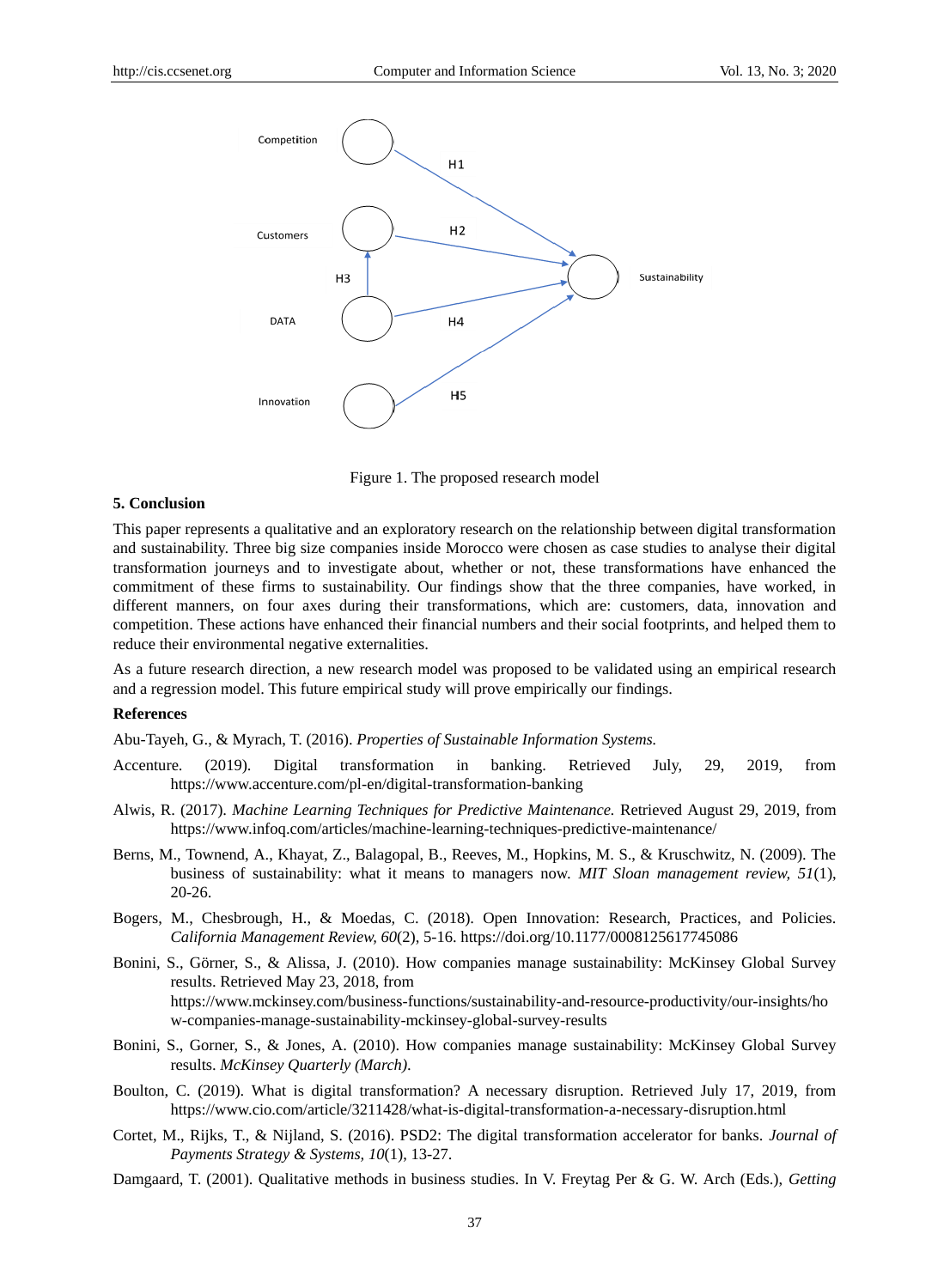*Better at Sensemaking* (Vol. 9, pp. 143-186): Emerald Group Publishing Limited. https://doi.org/10.1016/S1069-0964(00)09005-0

- <span id="page-8-16"></span>De Villiers, C., Unerman, J., & Rinaldi, L. (2014). Integrated Reporting: Insights, gaps and an agenda for future research. *Accounting, Auditing & Accountability Journal*. https://doi.org/10.1108/AAAJ-06-2014-1736
- <span id="page-8-7"></span>Dubois, A., & Gadde, L. E. (2002). Systematic combining: an abductive approach to case research. *Journal of Business Research, 55*(7), 553-560. https://doi.org/10.1016/S0148-2963(00)00195-8
- <span id="page-8-3"></span>Eccles, R. G., & Krzus, M. P. (2010). *One report: Integrated reporting for a sustainable strategy*: John Wiley & Sons.
- <span id="page-8-0"></span>El Hilali, W., & El Manouar, A. (2018). *Smart Companies: Digital Transformation as the New Engine for Reaching Sustainability.* Paper presented at the The Proceedings of the Third International Conference on Smart City Applications. https://doi.org/10.1145/3286606.3286812
- <span id="page-8-19"></span>El Hilali, W., & El Manouar, A. (2019). *Towards a sustainable world through a SMART digital transformation.* Paper presented at the Proceedings of the 2nd International Conference on Networking, Information Systems & Security. https://doi.org/10.1145/3320326.3320364
- <span id="page-8-13"></span>GASCOIGNE, C. (2018). *Banking: digital transformation is revolutionising customer experience.* Retrieved July 27, 2019, from https:[//www.raconteur.net/business-innovation/banking-digital-transformation-revolutionising-customer](http://www.raconteur.net/business-innovation/banking-digital-transformation-revolutionising-customer-experience) [-experience](http://www.raconteur.net/business-innovation/banking-digital-transformation-revolutionising-customer-experience)
- <span id="page-8-4"></span>Gray, B., & Stites, J. P. (2013). *Sustainability through partnerships.* Capitalizing on collaboration. Network for business sustainability, case study.
- <span id="page-8-1"></span>Ivančić, L., Vukšić, V. B., & Spremić, M. (2019). Mastering the digital transformation process: business practices and lessons learned. *Technology Innovation Management Review, 9*(2), 36-50. https://doi.org/10.22215/timreview/1217
- <span id="page-8-15"></span>Joshi, Y., & Rahman, Z. (2015). Factors Affecting Green Purchase Behaviour and Future Research Directions. *International Strategic Management Review, 3*(1), 128-143. https://doi.org/10.1016/j.ism.2015.04.001
- <span id="page-8-5"></span>Joyce, A., & Paquin, R. L. (2016). The triple layered business model canvas: A tool to design more sustainable business models. *Journal of Cleaner Production, 135*, 1474-1486. https://doi.org/10.1016/j.jclepro.2016.06.067
- <span id="page-8-17"></span>Kane, G. C., Palmer, D., Phillips, A. N., Kiron, D., & Buckley, N. (2015). Strategy, not technology, drives digital transformation. *MIT Sloan Management Review and Deloitte University Press, 14*(1-25).
- <span id="page-8-2"></span>Kohli, R., & Johnson, S. (2011). Digital Transformation in Latecomer Industries: CIO and CEO Leadership Lessons from Encana Oil & Gas (USA) Inc. *MIS Quarterly Executive, 10*(4).
- <span id="page-8-18"></span>Kohnke, O. (2017). *It's not just about technology: the people side of digitization Shaping the digital enterprise* (pp. 69-91). Springer. https://doi.org/10.1007/978-3-319-40967-2\_3
- <span id="page-8-10"></span>Long, G. (2019). *Digital transformation, The future of mining.* Retrieved July 11, 2019, from https:[//www.accenture.com/us-en/insight-resources-digital-transformation-future-mining](http://www.accenture.com/us-en/insight-resources-digital-transformation-future-mining)
- <span id="page-8-9"></span>Maidment, G. (2016). *The full story on digital transformation for telcos.*
- <span id="page-8-8"></span>McCutcheon, D. M., & Meredith, J. R. (1993). Conducting case study research in operations management. *Journal of Operations Management, 11*(3), 239-256. https://doi.org/10.1016/0272-6963(93)90002-7
- <span id="page-8-6"></span>Nidumolu, R., Prahalad, C. K., & Rangaswami, M. R. (2009). Why sustainability is now the key driver of innovation. *Harvard business review, 87*(9), 56-64.
- <span id="page-8-14"></span>Ntalaperas, D., Vergeti, D., Apostolou, D., & Boursinos, V. (2019). *A RAMI 4.0 View of Predictive Maintenance: Software Architecture, Platform and Case Study in Steel Industry.* Paper presented at the Advanced Information Systems Engineering Workshops: CAiSE 2019 International Workshops, Rome, Italy, June 3–7, 2019, Proceedings.
- <span id="page-8-12"></span>Porter, M. E., & Kramer, M. R. (2019). *Creating shared value Managing sustainable business* (pp. 323-346). Springer. https://doi.org/10.1007/978-94-024-1144-7\_16
- <span id="page-8-11"></span>Rogers, D. L. (2016). *The digital transformation playbook: rethink your business for the digital age*. Columbia University Press. https://doi.org/10.7312/roge17544